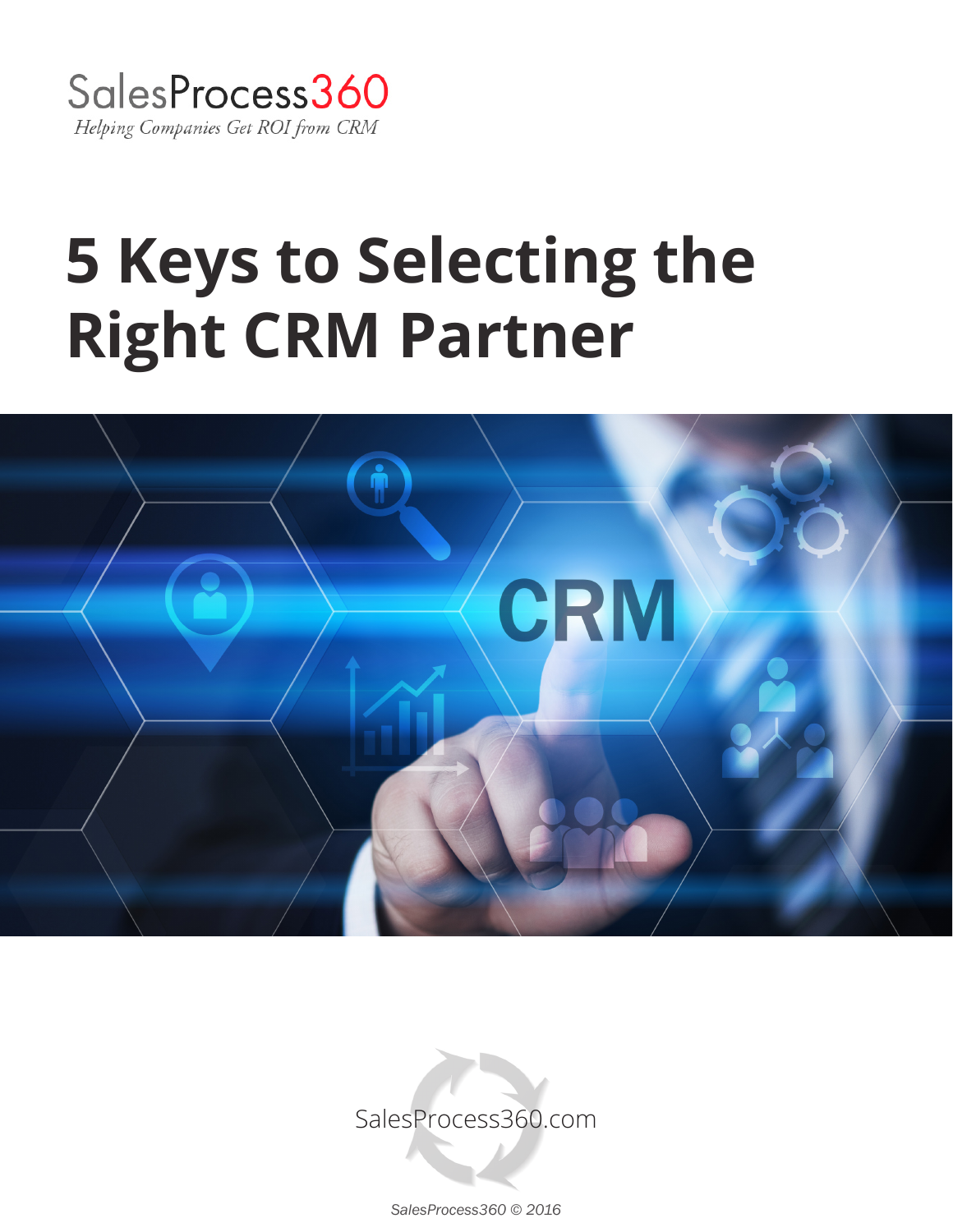### SalesProcess360

## **5 Keys to Selecting the Right CRM Partner**

### **Contact Us:**

504-355-1150

sales@ salesprocess360.com

salesprocess360.com

Selecting a vendor may be the hardest and most confusing part of adopting CRM. This whitepaper will arm you with information and best practices to help you make the best decision for your company.

The price of CRM keeps coming down and the number of features keeps going up. That sounds like a good thing for the consumer, doesn't it? Not necessarily. Distributor, rep and manufacturer satisfaction with CRM continues to be low. Why? Because companies feel like they can buy any CRM and make it work for their companies. But it doesn't work that way.

A key part of the equation is selecting the right CRM vendor. Here are five best practices to selecting the right CRM vendor for your business.

#### **1. Build a CRM solution around your business. Don't build your business around the vendor's offering.**

Identify and prioritize the gaps in your sales process you need to fill. Use that as the base for what you need in a CRM package. SalesProcess360 offers tools that can help you identify and prioritize these needs. When you engage with potential vendors, tell them your company's back story and share the list of challenges you want to solve and processes you want to improve. These vendors should then provide a sales pitch customized to your company's needs.

### **2. Compare apples to apples with a consistent approach to demos.**

When embarking on demos, make sure everyone on your CRM evaluation team is on the same page. They should attend all demos and fill out a scorecard for each vendor to ensure an apples-to-apples comparison between systems. Using scorecards provides an objective way to keep moving forward and can help you avoid analysis paralysis. Establish guidelines that can help you get to your final two vendors so that you can do true due diligence for an informed decision.

### **3. View your CRM vendor as a partner, not just a provider.**

You should not only be looking at selecting CRM software, but a CRM partner for the long-term. This is critical if you want to get true ROI. Unfortunately, this is where many companies fall short. They spend most of their vendor evaluation time on features. But it's just as, if not more, important to ensure the CRM company you select will be a good partner. Will the company bring value to the equation or is it just selling you software?

*Helping Companies Get ROI from CRM*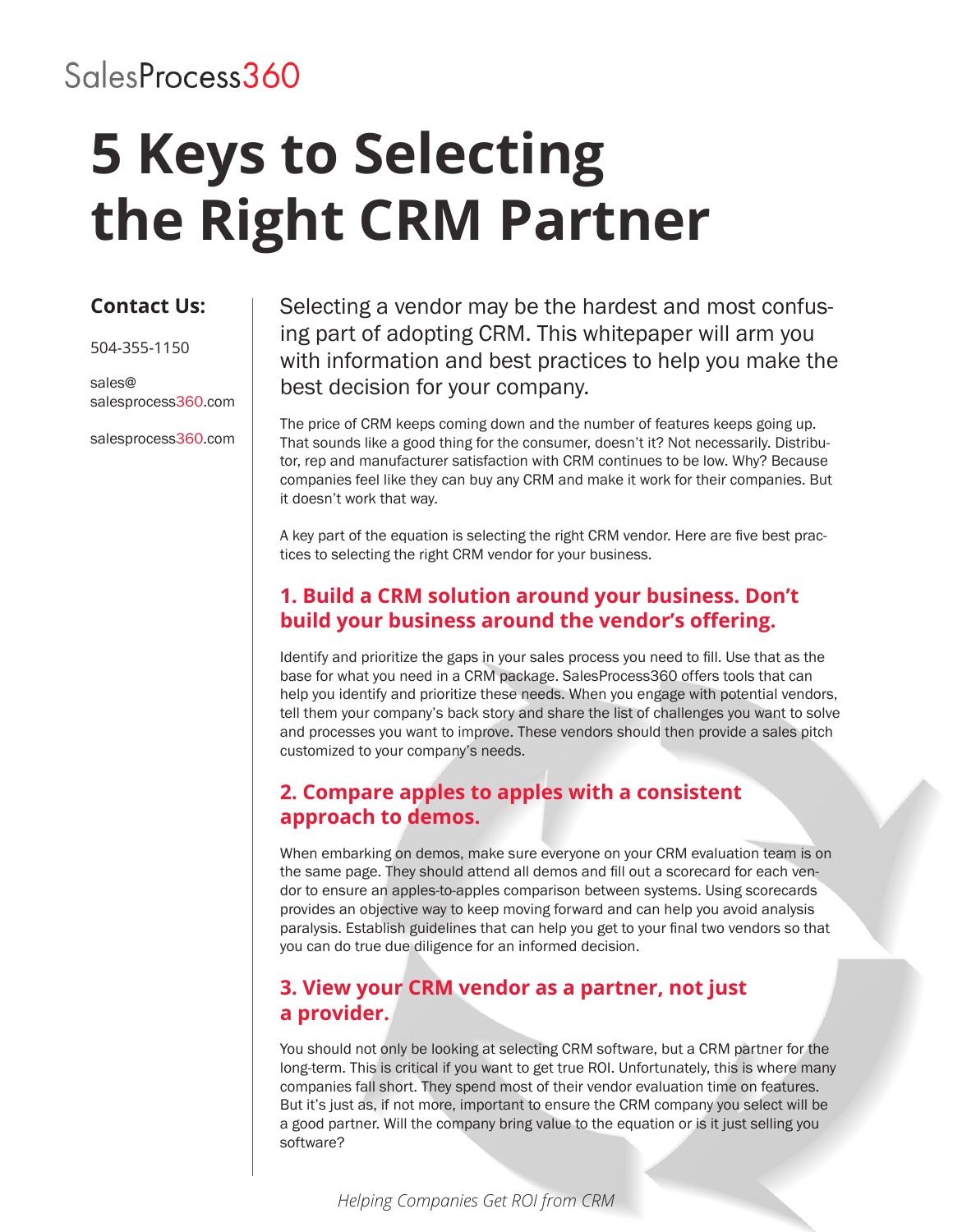### SalesProcess360

How do the vendor's priorities align with your CRM road map and where your company is heading?

How do you know if the CRM vendor courting you is the right fit? First, ask questions that require more than just a simple yes or no answer. Does the vendor bring ideas and real-world stories and examples to the table? Does the vendor do what it says it will do, even in the evaluation stage?

#### **4. Don't be afraid of the cloud.**

Many of the solutions you'll find today for CRM are cloud-based, providing your team with the ability to access the data and solution anywhere it goes. With cloud, you'll usually get an up-to-date solution. There are no big upgrade processes as with an on-premise solution hosted on your own servers and computers. In other words, you won't need to buy the same software over and over again every three to four years. If there's an update, it's typically included.

Cloud-based solutions also tend to be more reliable and have more functionality and security. In all but the largest and most technical firms, a cloud-based solution will offer greater security and reliability than an on-premise solution because most vendors have greater resources than your internal IT department.

### **5. Don't just think about your needs today; consider where you would like to be 12 to 24 months down the road.**

The ideal situation is to get as close to an out-of-the-box solution as possible to meet your needs. It will be easier to use the software from the get-go, and you will have a greater chance of success. That said, ask the vendor to give you an idea of where it's going. How does it prioritize its features and future development? How does that align with your CRM road map and where your company is heading? This requires that you understand where you're going before you start the CRM evaluation process.

Use SalesProcess360 tools to evaluate gaps in your sales process and chart a path to CRM success. Learn more at salesprocess360.com.

Selecting a vendor is probably the hardest decision you will make. This is not a onetime date; you're getting married. Good luck and choose wisely.

*This whitepaper is based on Brian Gardner's book,* ROI from CRM: It's About Sales Process, Not Just Technology*, available at mdm.com/roifromcrm.*